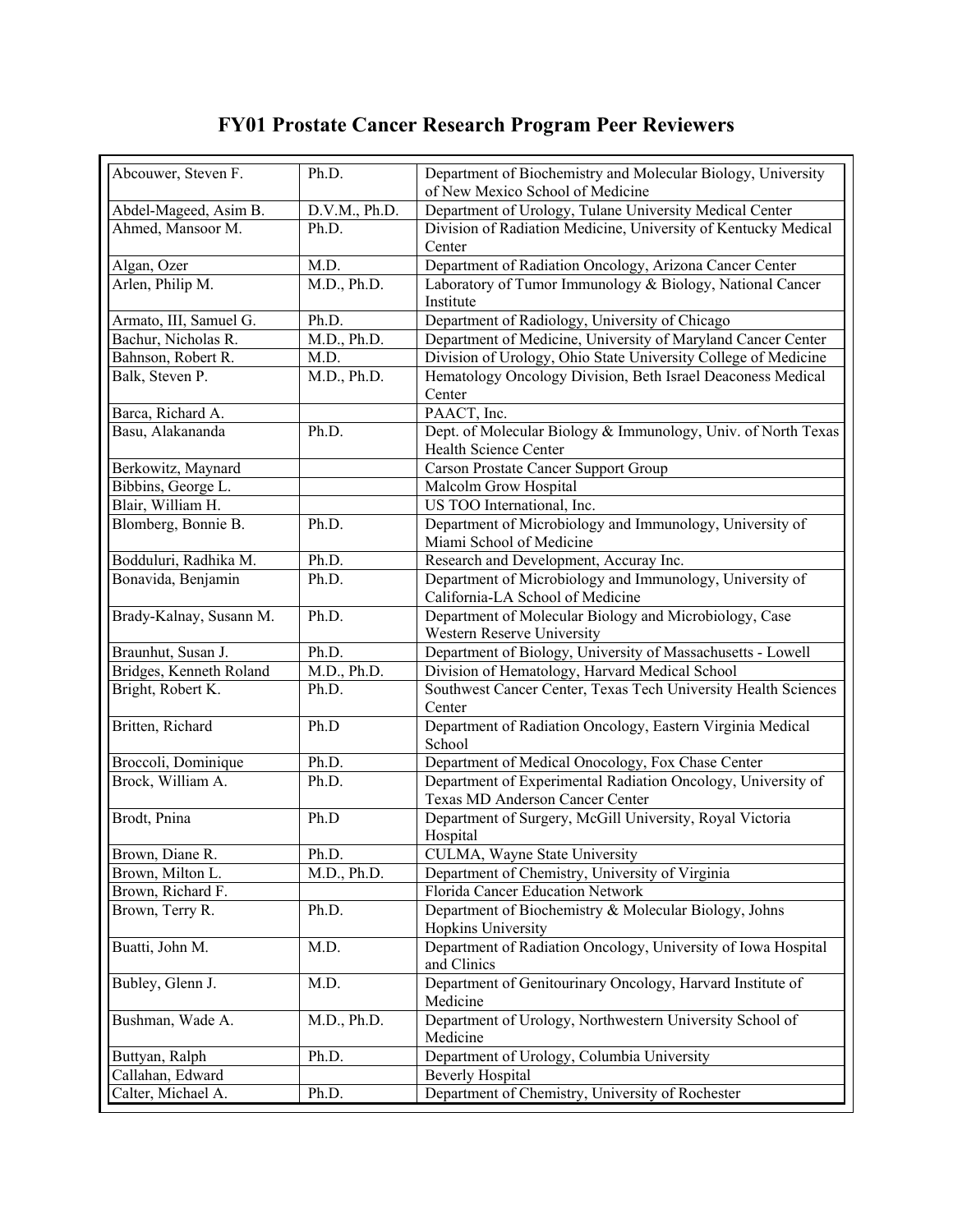| Carey, Robert           |                          | Men Coming Together                                                 |
|-------------------------|--------------------------|---------------------------------------------------------------------|
| Carson, III, William E. | M.D.                     | Ohio State University                                               |
| Case, Larry D.          | Ph.D.                    | Department of Public Health Sciences, Wake Forest University        |
|                         |                          | School of Medicine                                                  |
| Celis, Esteban          | $M.D., \overline{Ph.D.}$ | Department of Immunology, Mayo Clinic                               |
| Cerhan, James Robert    | $M.D., \overline{Ph.D.}$ | Health Sciences Research, Mayo Clinic                               |
| Chai, Karl X.           | Ph.D.                    | Department of Molecular Biology & Microbiology, University of       |
|                         |                          | Central Florida                                                     |
| Chambers, Timothy C.    | Ph.D.                    | Dept. of Biochemistry & Molecular Biology, University of            |
|                         |                          | Arkansas for Medical Sciences                                       |
| Chan, June M.           | Sc.D.                    | Department of Epidemiology & Biostatistics, University of           |
|                         |                          | California-San Francisco                                            |
| Chang, Chawnshang       | Ph.D.                    | Department of Pathology, University of Rochester Medical Center     |
| Chatterjee, Bandana     | Ph.D.                    | Department of Cellular and Structural Biology, University of TX     |
|                         |                          | Health Science Ctr at San Antonio                                   |
| Chavez, Noel            | Ph.D.                    | School of Public Health, University of Illinois at Chicago          |
| Chen, Timothy H.        | M.D.                     | Department of Radiation Oncology, North Shole University            |
|                         |                          | Hospital                                                            |
| Chin, Khew-Voon         | Ph.D.                    | Department of Pharmacology, UMDNJ-Robert Wood Johnson               |
|                         |                          | Medical School                                                      |
| Chrysogelos, Susan A.   | Ph.D.                    | Department of Medicine, University of Michigan                      |
| Chung, Leland W. K.     | Ph.D.                    | Department of Urology, University of Virginia Health Sciences       |
|                         |                          | Center                                                              |
| Cidlowski, John A.      | Ph.D.                    | Laboratory of Signal Transduction, NIEHS, NIH                       |
| Clapp, William L.       | M.D.                     | Dept. of Pathology/Immunology Lab. Med., University of Florida      |
|                         |                          | College of Medicine                                                 |
| Clark, Andrew A.        |                          | Pendelton Prostate Cancer Support Group                             |
| Cohen, Harvey Joel      | M.D., Ph.D.              | Department of Pediatrics, Stanford University Medical School        |
| Conover, Cheryl Ann     | Ph.D.                    | Endocrine Research Unit, Mayo Clinic                                |
| Conti, Claudio J.       | D.V.M., Ph.D.            | Department of Carcinogenesis, UT MD Anderson Cancer Center          |
| Corey, Eva              | Ph.D.                    | Department of Urology, University of Washington                     |
| Costello, Les C.        | Ph.D.                    | OCBS/Dental School, University of Maryland                          |
| Cunha, Gerald R.        | Ph.D.                    | Department of Anatomy, University of California at San<br>Francisco |
| Daar, Ira O.            | Ph.D.                    | National Cancer Institute/Frederick                                 |
| Davatzikos, Christos    | Ph.D.                    | Department of Radiology and Computer Science, Johns Hopkins         |
|                         |                          | School of Medicine                                                  |
| Davis, Rodney           | M.D.                     | Department of Urology, Tulane University Health Sciences            |
|                         |                          | Center                                                              |
| Dawson, Laura Ann       | M.D.                     | Department of Radiation Oncology, University of Michigan            |
|                         |                          | Hospitals Health System                                             |
| Day, Mark L.            | Ph.D.                    | Department of Surgery, University of Michigan                       |
| Denton, Maurice         |                          | US TOO International, Inc.                                          |
| Diana, John N.          | Ph.D.                    | Department of Physiology and Medicine, University of Kentucky       |
| Diefenbach, Michael A.  | Ph.D.                    | Division of Population Science, Fox Chase Cancer Center             |
| Dinney, Colin P. N.     | M.D.                     | Department of Urology & Cancer Biology, University of Texas         |
|                         |                          | MD Anderson Cancer Center                                           |
| Djeu, Julie Y.          | Ph.D.                    | Department of Oncology, University of South Florida College of      |
|                         |                          | Medicine                                                            |
| Dodd, Janice G.         | Ph.D.                    | Department of Physiology, University of Manitoba                    |
| Dodson, John A.         |                          | Prostate Cancer Support Group - Greater Kingsport                   |
| Dong, Jin-Tang          | Ph.D.                    | Department of Pathology, University of Virginia                     |
| Douglas, Joanne T.      | Ph.D.                    | Division of Human Gene Therapy, Pathology, University of            |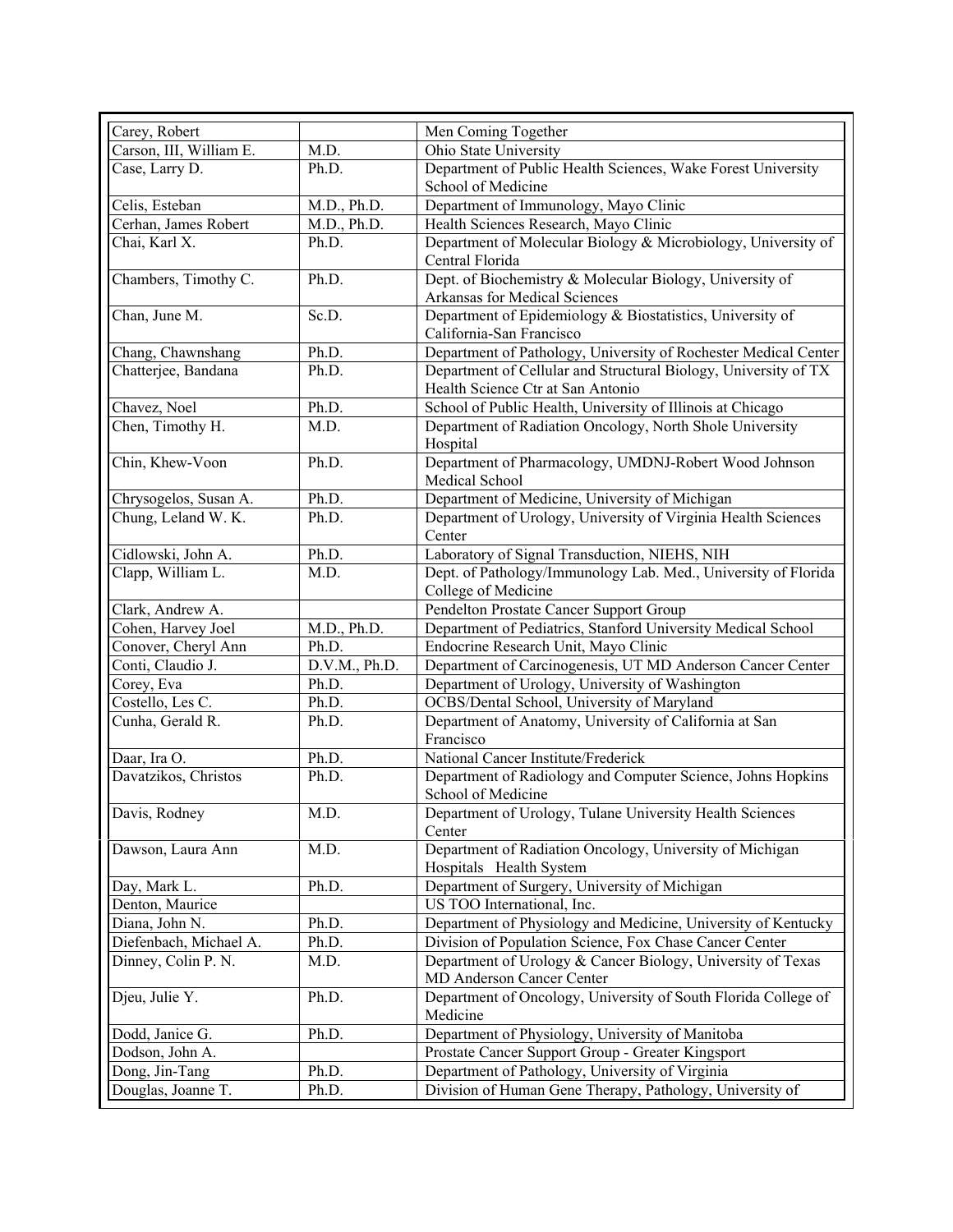|                            |                          | Alabama at Birmingham                                                                           |
|----------------------------|--------------------------|-------------------------------------------------------------------------------------------------|
| Doxsey, Stephen J.         | Ph.D.                    | Program in Molecular Medicine, University of Massachusetts                                      |
|                            |                          | Medical Center                                                                                  |
| El-Ashry, Dorraya          | Ph.D.                    | Department of Oncology, Georgetown University Lombardi                                          |
|                            |                          | Cancer Center                                                                                   |
| Espinoza-Delgado, Igor J.  | M.D.                     | Hematology/Oncology Section, National Institute of Aging, NIH                                   |
| Evans, Christopher P.      | M.D., F.A.C.S.           | Department of Urology, University of California-Davis                                           |
| Evans, Lemuel A.           | Ph.D.                    | <b>Executive Secretary</b>                                                                      |
| Evans, Sydney M.           | V.M.D.                   | Department of Radiation Oncology, University of Pennsylvania                                    |
| Ferguson, Samuel A.        |                          | 100 Black Men of America, Inc.                                                                  |
| Fleming, Jr., Quince D.    |                          | Southern Maryland Hospital                                                                      |
| Fleming, Jr., Quince D.    |                          | The Crawford Group, Inc.                                                                        |
| Foster, Barbara Ann        | Ph.D.                    | Department of Urology, Shadyside Medical Center                                                 |
| Fowler, Jr., Jackson E.    | M.D.                     | Division of Urology, University of Mississippi Medical Center                                   |
|                            | Ph.D.                    |                                                                                                 |
| Franklin, Renty B.         |                          | Dept. of Craniofacial Biological Sciences, University of Maryland<br>Dental School              |
| Freeman, Vincent L.        | M.D. M.P.H.              | Dept. of Preventive Medicine/Epidemiology, Loyola University                                    |
|                            |                          | Medical Center                                                                                  |
| Gann, Peter H.             | M.D., Sc.D.              | Department of Preventive Medicine, Northwestern University<br>Medical School                    |
| Gardner, Thomas A.         | M.D.                     | Department of Urology/Microbiology/Immunology, Wishard                                          |
|                            |                          | <b>Health Service</b>                                                                           |
| Gerard, Claude             |                          | The American Prostate Society                                                                   |
| Gimotty, Phyllis A.        | Ph.D.                    | Department of Biostatistics & Epidemiology, University of                                       |
|                            |                          | Pennsylvania School of Medicine                                                                 |
| Gius, David R.             | M.D., Ph.D.              | Section of Cancer Biology, Washington University                                                |
| Gobel, Stephen             | D.D.S.                   | <b>Executive Secretary</b>                                                                      |
| Goins, William F.          | Ph.D.                    | Department of Molecular Genetics & Biochemistry, University of<br>Pittsburgh School of Medicine |
| Goluboff, Erik T.          | M.D.                     | Columbia-Presbyterian Medical Center                                                            |
| Gong, Michael C.           | $M.D., \overline{Ph.D.}$ | Department of Surgery, Ohio State University Medical Center                                     |
| Gonzalez-Villasenor, Irene | Ph.D.                    | <b>Executive Secretary</b>                                                                      |
| Gopalkrishnan, Rahul V.    | Ph.D.                    | Department of Urology, Columbia Univ., College of Physicians &                                  |
|                            |                          | Surgeons                                                                                        |
| Groshen, Susan Lee         | Ph.D.                    | Department of Preventive Medicine, Univ. of Southern California-                                |
|                            |                          | Norris Cancer Center                                                                            |
| Gruber, Stephen B.         | M.D., Ph.D.              | Division of Medical Genetic, University of Michigan Health                                      |
|                            |                          | System                                                                                          |
| Gumerlock, Paul H.         | Ph.D.                    | Division of Hematology and Oncology, University of California                                   |
|                            |                          | Davis Cancer Center                                                                             |
| Gutwein, Fred W.           |                          | Kettering Medical Center                                                                        |
| Haas, Gabriel P.           | M.D.                     | Department of Urology, SUNY, Upstate Medical University                                         |
| Haber, Roberta             | Ph.D.                    | <b>Executive Secretary</b>                                                                      |
| Hallman, D. Michael        | Ph.D.                    | School of Public Health, University of Texas                                                    |
| Hamm, Robert MacGowan      | Ph.D.                    | Department of Family & Preventitive Medicine, University of                                     |
|                            |                          | Oklahoma Health Science Center                                                                  |
| Han, David K.              | Ph.D.                    | Center for Vascular Biology, University of Conneticut Health                                    |
|                            |                          | Center                                                                                          |
| Hannon, Gregory J.         | Ph.D.                    | Cold Spring Harbor Laboratory                                                                   |
| Harris, Robert D.          | M.D.                     | Department of Radiology, Dartmouth Hitchcock Medical Center                                     |
| Haut, Michael J.           | M.D.                     | Department of Clinical Medicine, Pennsylvania Hospital                                          |
| Hayward, Simon W.          | Ph.D.                    | Department of Urologic Surgery, Vanderbilt University School of                                 |
|                            |                          | Medicine                                                                                        |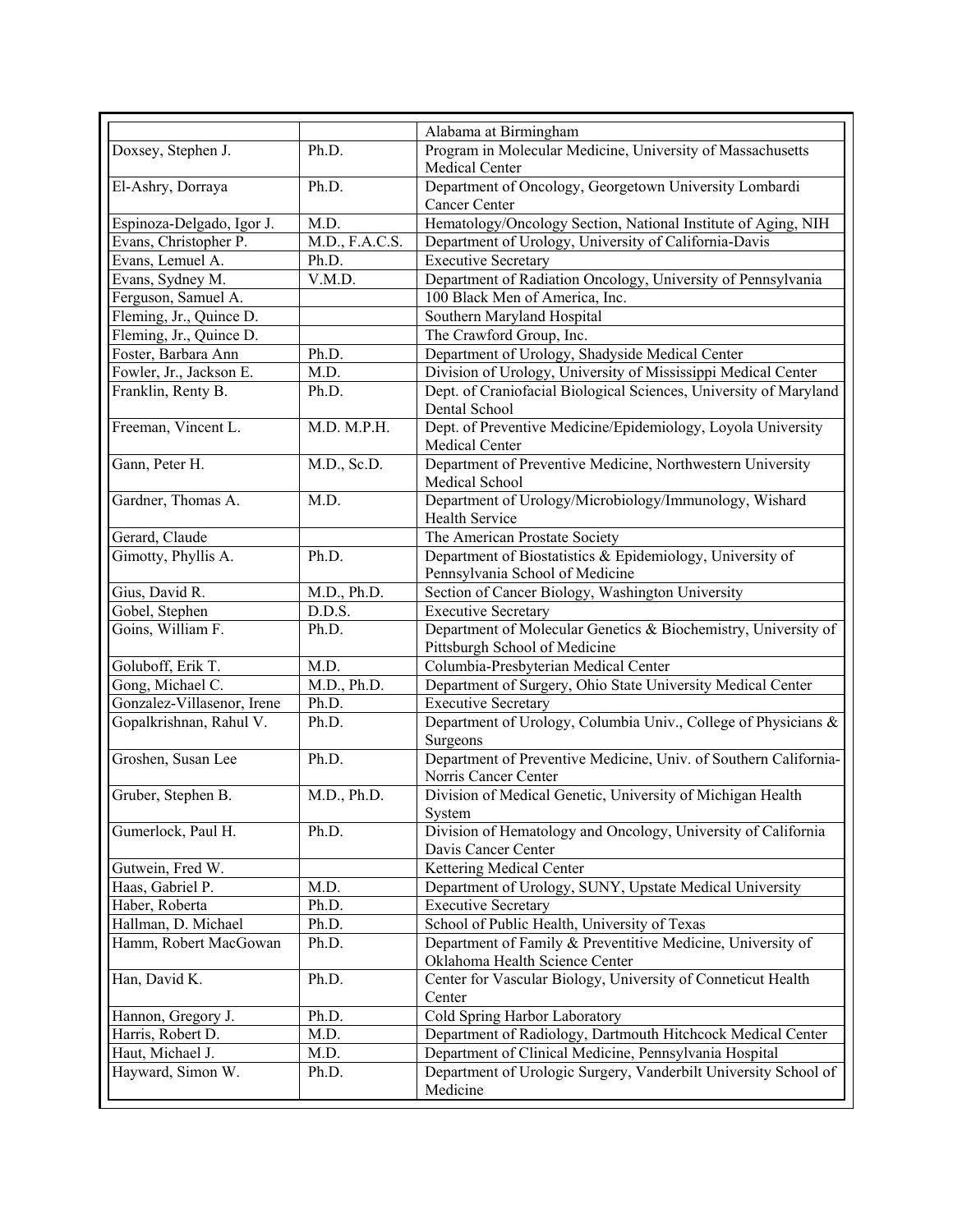| Helferich, William G.     | Ph.D.         | Department of Food Science and Nutrition, University of Illinois |
|---------------------------|---------------|------------------------------------------------------------------|
| Hellstrom, Ingegerd E.    | M.D., Ph.D.   | Department of Pathology, University of Washington                |
| Helman, Sandy I.          | Ph.D.         | Dept. of Molecular and Integrative Physiology, University of     |
|                           |               | Illinois at Urbana Champaign                                     |
| Hemstreet, III, George P. | M.D., Ph.D.   | Department of Urology, University of Oklahoma                    |
| Hendrich, Suzanne         | Ph.D.         | Department of Food Science and Human Nutrition, Iowa State       |
|                           |               | University                                                       |
| Ho, Shuk-Mei              | Ph.D.         | Department of Surgery, Division of Urology, University of        |
|                           |               | Massachusetts Medical School                                     |
| Hope, George S.           |               | US TOO Prostate Cancer Survivor Support Group                    |
| Horowitz, Jonathan M.     | Ph.D.         | Dept. of Anatomy/Physiology Sciences/Radiology, NC State         |
|                           |               | University College of Veterinary Medicine                        |
| Hsieh, Jer-Tsong          | Ph.D.         | Department of Urology, University of Texas Southwestern          |
|                           |               | Medical Center at Dallas                                         |
| Humm, John Laurence       | Ph.D.         | Department of Medical Physics, Memorial Sloan Kettering          |
|                           |               | Institute                                                        |
| Huppi, Konrad E.          | Ph.D.         | Laboratory of Genetics, NIH/NCI                                  |
| Hurwitz, Arthur A.        | Ph.D.         | Department of Microbiology and Immunology, SUNY Upstate          |
|                           |               | Medical Center                                                   |
| Ittmann, Michael M.       | M.D., Ph.D.   | Research Service, Houston VAMC                                   |
| Jackson, Aaron G.         | M.D.          | Department of Urology, Howard University Hospital                |
| Jacobberger, James W.     | Ph.D.         | Cancer Research Center, Case Western Reserve University          |
| Jacobson, Kenneth A.      | Ph.D          | Molecular Recognition Section, LBC, National Institutes of       |
|                           |               | Health, NIDDK                                                    |
| Jarrard, David F.         | M.D.          | Department of Surgery/Division of Urology, University of         |
|                           |               | Wisconsin                                                        |
| Jeng, Meei-Huey           | Ph.D.         | Department of Medicine, Hematology/Oncology, Indiana             |
|                           |               | University                                                       |
| Johnson, Carolyn C.       | Ph.D.         | Department of Community Health Sciences, Tulane University       |
| Joy, Daniel W.            |               | US TOO Prostate Cancer Survivor Support Group                    |
| Kao, Chinghai             | Ph.D.         | Department of Urology, Indiana University                        |
| Kaplan, Alan M.           | Ph.D.         | Department of Microbiology and Immunology, University of         |
|                           |               | Kentucky School of Medicine                                      |
| Kasl, Stanislav V.        | Ph.D.         | Dept. of Epidemiology and Public Health, Yale University School  |
|                           |               | of Medicine                                                      |
| Kasper, Susan             | Ph.D.         | Department of Urologic Surgery, Vanderbilt Medical Cancer        |
|                           |               | North                                                            |
| Keefer, Garrett V.        | Ph.D.         | <b>Executive Secretary</b>                                       |
| Keller, Evan T.           | D.V.M., Ph.D. | University of Michigan                                           |
| Keller, Jonathan R.       | Ph.D.         | Intramural Research & Support Program, NCI Frederick Cancer      |
|                           |               | Research & Development Center                                    |
| Kendall, Fred             |               | <b>Resurrection Baptist Church</b>                               |
| Keri, Ruth A.             | Ph.D          | Department of Pharmacology, Case Western Reserve University      |
| Kern, Francis G.          | Ph.D.         | Department of Biochemistry & Molecular Biology, Southern         |
|                           |               | Research Institute                                               |
| Khalkhali-Ellis, Zhila    | Ph.D.         | Department of Anatomy & Cell Biology, University of Iowa         |
| Klinge, Carolyn M.        | Ph.D.         | Department of Biochemistry and Molecular Biology, University     |
|                           |               | of Louisville School of Medicine                                 |
| Knepper, Janice E.        | Ph.D.         | Department of Biology, Villanova University                      |
| Kothari, Manish           | Ph.D.         | Department of Imaging Technology, Synarc                         |
| Kowal, Boyd               |               | Georgetown University Hospital                                   |
| Kuchta, Robert D.         | Ph.D.         | Department of Chemistry & Biochemistry, University of Colorado   |
|                           |               | at Boulder                                                       |
|                           |               |                                                                  |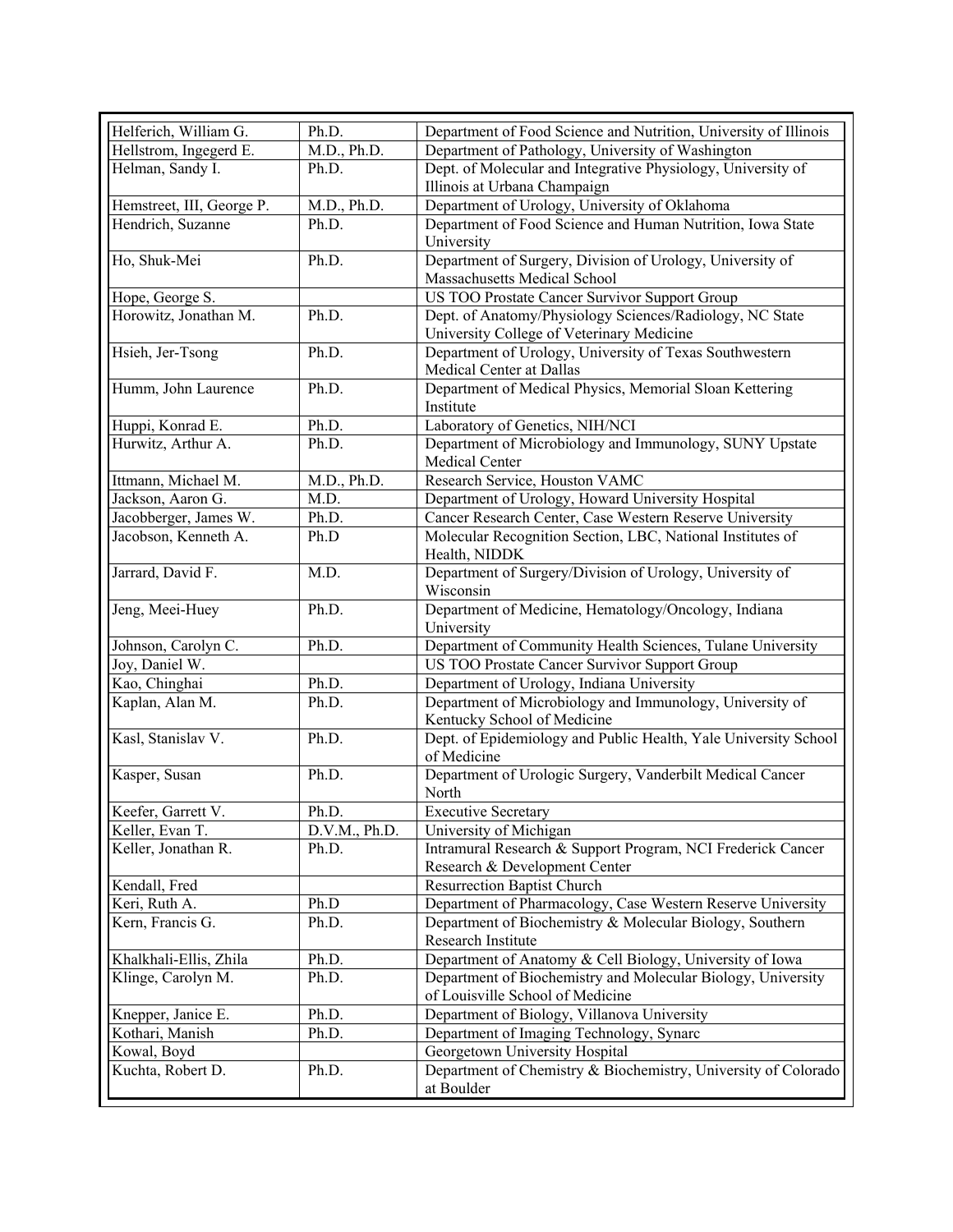| Kulp, Donald D.                                |               | Pennsylvania Prostate Cancer Coalition (PPCC)                                                |
|------------------------------------------------|---------------|----------------------------------------------------------------------------------------------|
| Kurt, Robert A.                                | Ph.D.         | Department of Biology, Lafayette College                                                     |
| Kwon, Eugene D.                                | M.D.          | Cardinal Bernardin Cancer Center, Loyola University Medical                                  |
|                                                |               | Center                                                                                       |
| Kyprianou, Natasha                             | Ph.D.         | Division of Urology, University of Maryland School of Medicine                               |
| Labrie, Claude                                 | M.D., Ph.D.   | Laboratory of Molecular Endocrinology, Laval University                                      |
|                                                |               | Medical Center (CHUL)                                                                        |
| Lamb, Dolores J.                               | Ph.D.         | Department of Urology/Cell Biology, Baylor College of Medicine                               |
| Latimer, Jean Johanna                          | Ph.D.         | Magee Woman's Research Institute, University of Pittsburgh<br>School of Medicine             |
| Leong, Lucille A.                              | M.D.          | Department of Medical Oncology, City of Hope National Medical                                |
|                                                |               | Center                                                                                       |
| Leslie, Jr., J. Paul                           |               | Ochsner Cancer Institute                                                                     |
| Levine, Alice C.                               | M.D.          | Department of Medicine, Division of Endocrinology, Mount Sinai                               |
|                                                |               | School of Medicine                                                                           |
| Lewis, Lionel D.                               | M.D.          | Department of Medicine, Dartmouth Medical Center                                             |
| Liebhaber, Stephen A.                          | M.D.          | Department of Genetics, Univ. of Penn., Howard Hughes Medical                                |
|                                                |               | Institute                                                                                    |
| Lin, Sue-Hwa                                   | Ph.D.         | Department of Molecular Pathology, M.D. Anderson Cancer                                      |
|                                                |               | Center                                                                                       |
| Lingrel, Jerry B.                              | Ph.D.         | Department of Molecular Genetics, University of Cincinnati                                   |
|                                                |               | College of Medicine                                                                          |
| Link, Jr., Charles J.<br>Lipkus, Isaac Marcelo | M.D.<br>Ph.D. | Human Gene Therapy Research Institute<br>Duke University Medical Center                      |
| Liu, Bo                                        | Ph.D.         | Cancer Institute, University of Pittsburgh                                                   |
| Liu, Brian C.S.                                | Ph.D.         | Department of Urology, Brigham and Women's Hospital                                          |
| Loda, Massimo                                  | M.D.          | Department of Pathology and Adult Oncology, Dana Farber                                      |
|                                                |               | Cancer Institute                                                                             |
| Loeb, Virgil                                   |               | <b>American Cancer Society</b>                                                               |
| Lokeshwar, Balakrishna L.                      | Ph.D.         | Department of Urology, University of Miami, School of Medicine                               |
| Lowe, Robert A.                                |               | US TOO Prostate Cancer Support Group                                                         |
| Lowery, Dolores Lopez                          | M.S.          | Lowery Associates                                                                            |
| Lubaroff, David Martin                         | Ph.D.         | Department of Urology, University of Iowa College of Medicine                                |
| Lum, Clark K.                                  | Ph.D.         | <b>Executive Secretary</b>                                                                   |
| Macoska, Jill A.                               | Ph.D.         | Department of Surgery/Section of Urology, The University of                                  |
|                                                |               | Michigan                                                                                     |
| Magnuson, Nancy S.                             | Ph.D.         | Washington State University                                                                  |
| Maizels, Nancy                                 | Ph.D.         | Department of Immunology & Biochemistry, University of                                       |
| Mansfield, Carl M.                             | M.D., Sc.D.   | <b>Washington Medical School</b><br>Department of Radiation Oncology, University of Maryland |
|                                                |               | School of Medicine                                                                           |
| Marcus, Aaron J.                               | M.D.          | Department of Medicine/Hematology/Oncology, Weill Medical                                    |
|                                                |               | College-Cornell University                                                                   |
| Marengo, Susan Ruth                            | Ph.D.         | Department of Urology, Case Western Reserve University                                       |
| Marfyak, Jan                                   |               | Pennsylvania Prostate Cancer Coalition                                                       |
| Mason, Ralph P.                                | Ph.D.         | Department of Radiology, University of Texas Southwestern                                    |
|                                                |               | Medical Center                                                                               |
| Matthews, Alicia K.                            | Ph.D.         | Department of Psychiatry, University of Chicago                                              |
| Mayo, Matthew S.                               | Ph.D.         | Department of Preventitive Medicine, University of Kansas                                    |
|                                                |               | Medical Center                                                                               |
| McConkey, David J.                             | Ph.D.         | Department of Cancer Biology, University of Texas MD                                         |
|                                                |               | Anderson Cancer Center                                                                       |
| McCormack, John J.                             | Ph.D.         | Department of Pharmacology, University of Vermont                                            |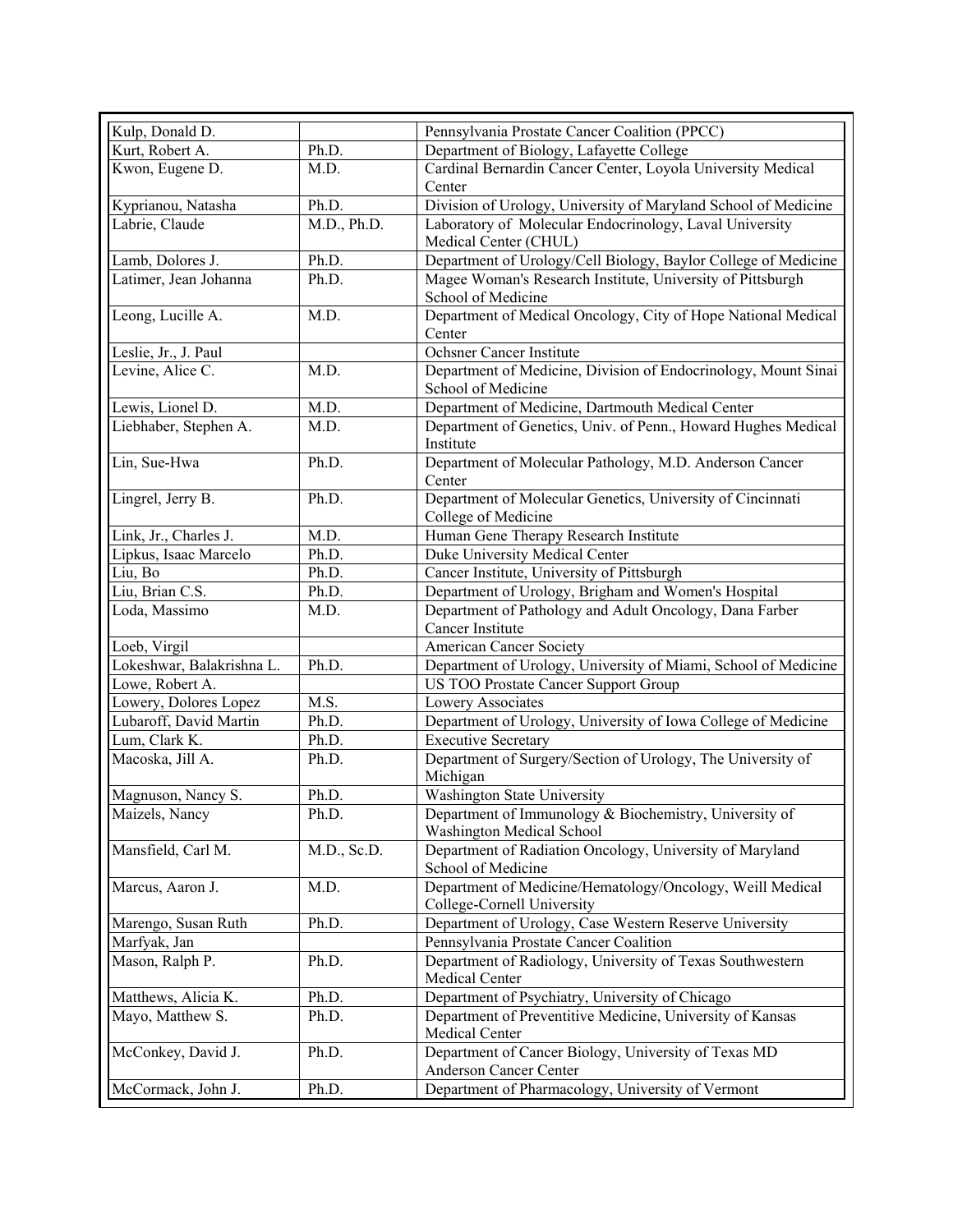| McCullough, Charles E. | M.S.                | Department of Biomedical Engineering, Georgetown University<br>Hospital |
|------------------------|---------------------|-------------------------------------------------------------------------|
| McDonald, Vincent P.   |                     | Center for Prostate Disease Research                                    |
| McDonnell, Timothy J.  | M.D., Ph.D.         | Department of Molecular Pathology, University of Texas M.D.             |
|                        |                     | Anderson Cancer Center                                                  |
| McElhiney, George H.   |                     | Metrowest Cancer Center                                                 |
| Meadows, Gary G.       | Ph.D.               | Cancer Prevention & Research Center, Washington State                   |
|                        |                     | University College of Pharmacy                                          |
| Medrano, Estela E.     | Ph.D.               | Department of Molecular & Cellular Biology, Baylor College of           |
|                        |                     | Medicine                                                                |
| Mehrmann, Louis W.     |                     | <b>American Cancer Society</b>                                          |
| Mehta, Rajeshwari R.   | Ph.D.               | Department of Surgical Oncology, University of Illinois Medical         |
|                        |                     | Center                                                                  |
| Meier, Kathryn Elaine  | Ph.D.               | Department of Pharmacology, Medical University of South                 |
|                        |                     | Carolina                                                                |
| Meltzer, Carolyn Cidis | M.D.                | Department of Radiology, University of Pittsburgh Medical               |
|                        |                     | Center                                                                  |
| Messing, Edward M.     | M.D.                | Department of Urology, University of Rochester                          |
| Miller, Donald M.      | M.D., Ph.D.         | James Graham Brown Cancer Center                                        |
| Mittler, Robert S.     | Ph.D.               | Emory Vaccine Center, Emory University                                  |
| Moon, Peter C.         |                     | US TOO International, Inc.                                              |
| Morris, Donald G.      | M.D., Ph.D.         | Department of Medicine and Oncology, University of Calgary              |
| Morris, Patricia L.    | Ph.D.               | Population Council, The Rockefeller University                          |
| Mukherji, Bijay        | M.D.                | Department of Medicine, University of Connecticut                       |
| Mulhern, Sally Ann     | Ph.D.               | <b>Executive Secretary</b>                                              |
| Nanda, Navreet         | Ph.D.               | Department of Microbiology and Immunology, University of                |
|                        |                     | Illinois at Chicago                                                     |
| Narayan, Satya         | Ph.D.               | UF Shands Cancer Center, University of Florida                          |
| Nelson, Colleen        | Ph.D.               | Jack Bell Research Centre                                               |
| Nelson, Mark A.        | Ph.D.               | Department of Pathology, Arizona Cancer Center                          |
| Nelson, Peter S.       | M.D.                | <b>Medical Oncology FHCRC</b>                                           |
| Neuhausen, Susan L.    | Ph.D.               | Division of Genetic Epidemiology, University of Utah                    |
| Newhouse, Jeffrey H.   | M.D.                | Department of Radiology, Columbia College of Physicians and             |
|                        |                     | Surgeons                                                                |
| Nielsen, Harald C.     |                     | US TOO Peoria                                                           |
| Nishimura, Michael I.  | Ph.D.               | Department of Surgery, University of Chicago Medical Center             |
| Nordeen, Steven K.     | Ph.D.               | Department of Pathology, University of Colorado                         |
| Nowak, Norma J.        | $\overline{Ph}$ .D. | School of Medicine and Biomedical Sciences, University of New           |
|                        |                     | York                                                                    |
| Nutter, John E.        | Ph.D.               | <b>Executive Secretary</b>                                              |
| O'Donnell, Robert T.   | M.D., Ph.D.         | Deparment of Internal Medicine, University of California-Davis          |
| O'Rourke, Maureen E.   | Ph.D.               | University of North Carolina, Greensboro                                |
| Oesterreich, Steffi    | Ph.D                | Breast Cancer Center, Baylor College of Medicine                        |
| Okunieff, Paul         | M.D.                | Department of Radiation Oncology, University of Rochester               |
| Ove, Peter             | Ph.D.               | <b>Executive Secretary</b>                                              |
| Pachciarz, Judith Ann  | M.D., Ph.D.         | Department of Patholgoy, Martin Luther King, Jr./Charles R.             |
|                        |                     | Drew Medical Center                                                     |
| Palos, William         |                     | US TOO International, Inc.                                              |
| Pandita, Tej Krishan   | Ph.D.               | Center for Radiological Research, Columbia University                   |
| Papa, Christopher M.   |                     | US TOO International, Inc.                                              |
| Parra-Medina, Deborah  | Ph.D., M.P.H.       | Department of Health Promotion & Education, University of               |
|                        |                     | South Carolina                                                          |
| Passaniti, Antonino    | Ph.D.               | Greenbaum Cancer Center, University of Maryland                         |
|                        |                     |                                                                         |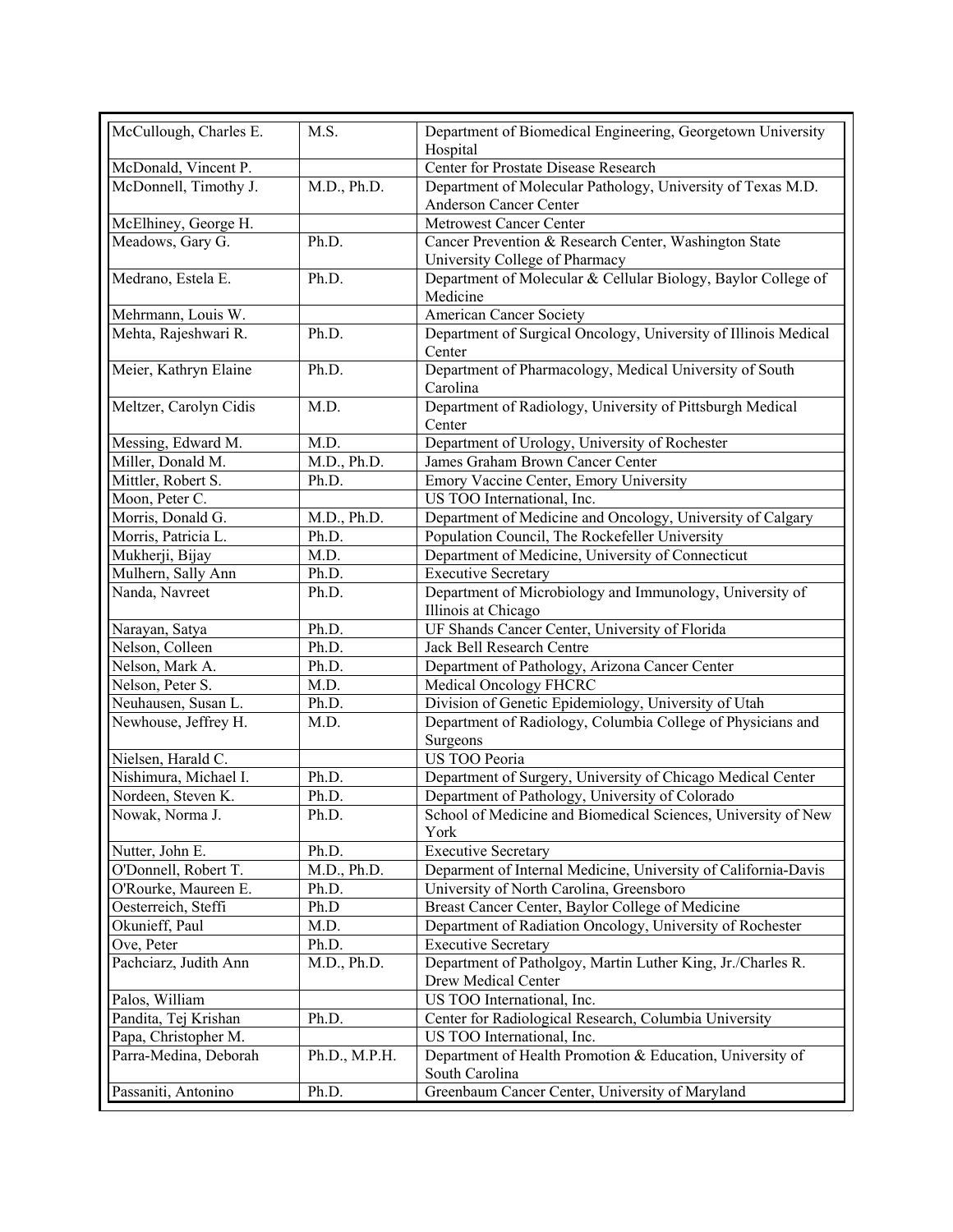| Pasternack, Gary R.         | M.D., Ph.D.   | Division of Molecular Pathology, Johns Hopkins University                        |
|-----------------------------|---------------|----------------------------------------------------------------------------------|
|                             |               | School of Medicine                                                               |
| Peehl, Donna M.             | Ph.D.         | Department of Urology, Stanford University Medical Center                        |
| Pence, Barbara C.           | Ph.D.         | Texas Tech University Health Sciences Center                                     |
| Penn, Linda J. Z.           | Ph.D.         | Department of Cellular and Molecular Biology, Ontario Cancer<br>Institute        |
| Penning, Trevor M.          | Ph.D.         | Department of Pharmacology, University of Pennsylvania                           |
| Perez-Stable, Carlos        | Ph.D.         | Department of Medicine, University of Miami School of                            |
|                             |               | Medicine                                                                         |
| Perz, Catherine A.          | Ph.D.         | University of Houston Victoria                                                   |
| Pizer, Ellen Sarah          | M.D., Ph.D.   | Department of Pathology, Johns Hopkins Bayview Medical<br>Center                 |
|                             |               |                                                                                  |
| Plante, Mark K              | M.D.          | Department of Surgery, Division of Urology, University of<br>Vermont             |
| Platz, Elizabeth A.         | Sc.D., M.P.H. | Department of Epidemiology, Johns Hopkins School of Hygiene<br>and Public Health |
| Plymate, Stephen R.         | M.D.          | Department of Medicine, University of Washington                                 |
| Potter, Philip M.           | Ph.D.         | Department of Molecular Pharmacology, St. Jude Children's                        |
|                             |               | Hospital                                                                         |
| Prochownik, Edward Victor   | M.D., Ph.D.   | Division of Oncology, Children's Hospital of Pittsburgh                          |
| Radinsky, Robert            | Ph.D.         | Department of Pharmacology & Pathology, Amgen, Inc.                              |
| Rane, Stanley G.            | Ph.D          | Department of Biological Sciences, Purdue University                             |
| Rangnekar, Vivek M.         | Ph.D.         | Department of Radiation Medicine, University of Kentucky                         |
| Rebbeck, Timothy R.         | Ph.D.         | Department of Biostatistics and Epidemiology, University of                      |
|                             |               | Pennsylvania                                                                     |
| Reddi, A. Hari              | Ph.D.         | Department of Orthopaedic Surgery, University of California at                   |
|                             |               | Davis                                                                            |
| Rennie, Paul S.             | Ph.D.         | Vancouver General Hospital                                                       |
| Rinker-Schaeffer, Carrie W. | Ph.D.         | Department of Surgery, University of Chicago                                     |
| Robbins, Michael E.         | Ph.D.         | Department of Free Radical/Radiation Biology, University of                      |
|                             |               | Iowa                                                                             |
| Roberts, Jr., Charles T.    | Ph.D.         | Department of Pediatrics(NRC 5), Oregon Health Sciences                          |
|                             |               | University                                                                       |
| Roe, Terrence M.            |               | US TOO International, Inc.                                                       |
| Roppolo, Louis J.           |               | <b>US TOO</b> International                                                      |
| Ross, Jeffrey               | M.D.          | McArdle Laboratory, University of Wisconsin                                      |
| Rothstein, Jay L.           | Ph.D.         | Department of Microbiology & Immunology, Thomas Jefferson<br>University          |
| Roy-Burman, Pradip          | Ph.D.         | Department of Pathology, University of Southern California                       |
| Rubin, Mark A.              | M.D.          | University of Michigan                                                           |
| Rucker, Jr., Hubert K.      | Ph.D.         | Department of Anatomy and Physiology, Meharry Medical                            |
|                             |               | College                                                                          |
| Sadar, Marianne D.          | Ph.D.         | Department of Cancer Endocrinology, British Columbia Cancer                      |
|                             |               | Agency                                                                           |
| Samei, Ehsan                | Ph.D.         | Department of Radiology, Duke University                                         |
| Sant'Angelo, Derek B.       | Ph.D.         | Department of Immunology, Memorial Sloan-Kettering Cancer                        |
| Sartor, A. Oliver           | M.D.          | Center<br><b>LSU Medical School</b>                                              |
| Saw, Cheng B.               | Ph.D.         | Department of Radiation Oncology, University of Nebraska                         |
|                             |               | Medical Center                                                                   |
| Schiff, Peter B.            | M.D., Ph.D.   | Dept. of Radiation Oncology, New York Prebytarian Hospital                       |
| Schrader, William T.        | Ph.D.         | Research Department, XenoPharm, Inc.                                             |
| Schulze-Gahmen, Ursula      | Ph.D.         | Physical Bioscience Division, Lawrence Berkeley National                         |
|                             |               |                                                                                  |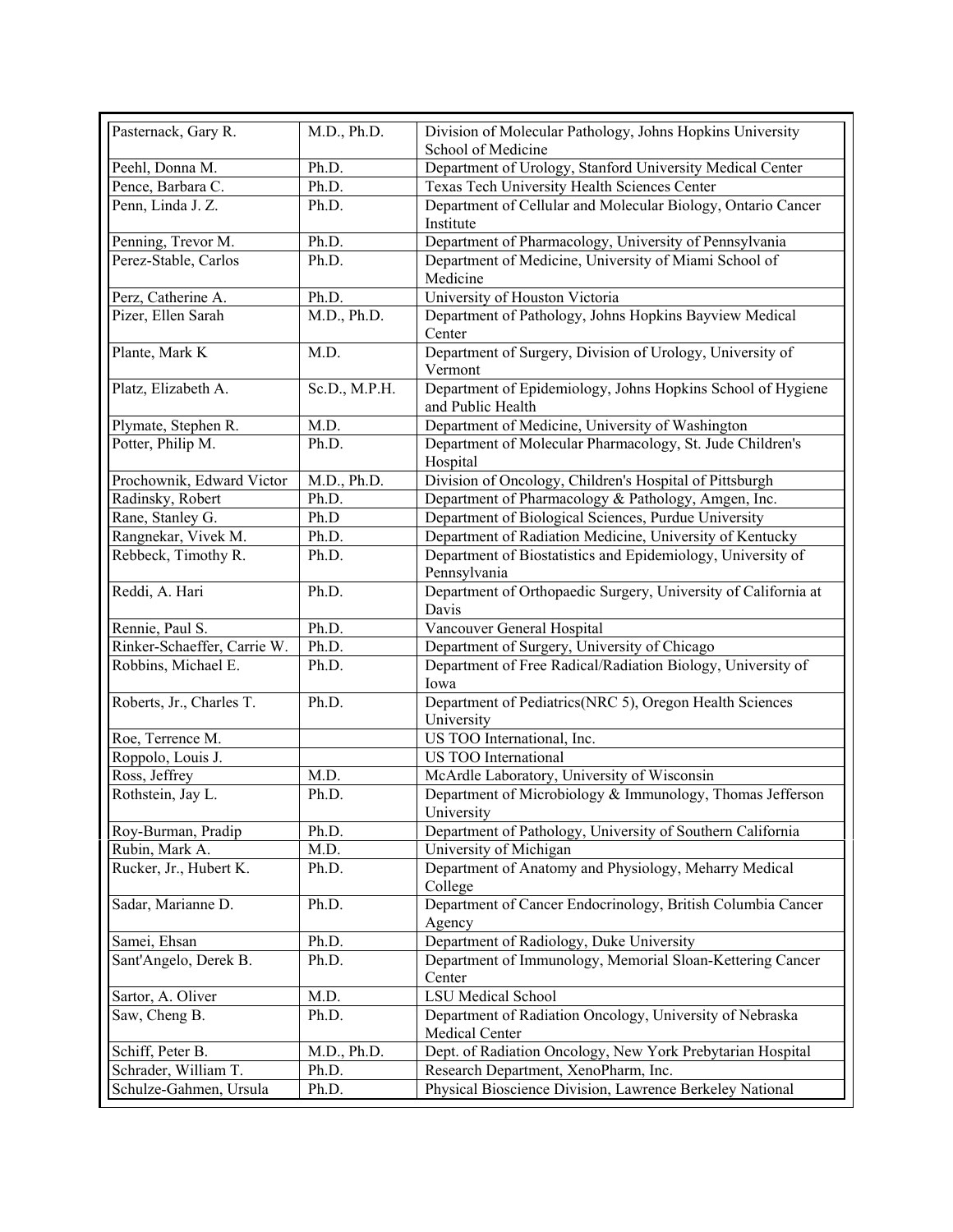|                          |               | Laboratory                                                              |
|--------------------------|---------------|-------------------------------------------------------------------------|
| Secrist, III, John A.    | Ph.D.         | Divisions of Drug Discovery and Development, Southern                   |
|                          |               | Research Institute                                                      |
| Sehgal, Inder            | D.V.M., Ph.D. | Department of Pharmaceutical Sciences, North Dakota State               |
|                          |               | University College of Pharmacy                                          |
| Seibert, James Anthony   | Ph.D.         | Department of Radiology, University of California at Davis              |
|                          |               | Medical Center                                                          |
| Sellers, Thomas A.       | Ph.D.         | Mayo Clinic                                                             |
| Sens, Donald A.          | Ph.D.         | Department of Urology, University of West Virginia                      |
| Shain, Sydney A.         | Ph.D.         | Department of Obstetrics and Gynecology, University of Texas            |
|                          |               | Health Science Center                                                   |
| Sheffield, Alonzo D.     |               | Men Coming Together                                                     |
| Sheng, Shijie            | Ph.D.         | School of Medicine, Wayne State University                              |
| Shi, YuFang              | D.V.M., Ph.D. | Department of Immunology, American Red Cross                            |
| Sholes, Westley          |               | California Prostate Cancer Coalition                                    |
| Siegal, Gene Philip      | M.D., Ph.D.   |                                                                         |
|                          |               | Division of Anatomic Pathology, University of Alabama at<br>Birmingham  |
| Sikes, Robert A.         | Ph.D.         | Department of Urology, University of Virginia Health System             |
| Simkins, John C.         |               | US TOO International, Inc.                                              |
|                          |               |                                                                         |
| Sloboda, Walter          | M.A.          | <b>Executive Secretary</b>                                              |
| Smith, Allen N.          | M.S.          | Developmental Progress Inc.                                             |
| Smith, Gary J.           | Ph.D.         | Department of Pathology/Laboratory Medicine, University of              |
|                          |               | North Carolina at Chapel Hill                                           |
| Smyth, Mary J. (Miriam)  | Ph.D.         | Research Service, University of Maryland-BC, VA Medical                 |
|                          |               | Center                                                                  |
| Song, Chang W.           | Ph.D.         | Department of Radiation Oncology, University of Minnesota               |
|                          |               | School of Medicine                                                      |
| Staerz, Uwe              | M.D., Ph.D.   | National Jewish Medical and Research Center                             |
| Stafford, Patrick M.     | Ph.D.         | <b>Radiation Oncology Services</b>                                      |
| Stamenkovic, Ivan        | M.D.          | Department of Pathology, Massachusetts General Hospital                 |
| Stierman, Jr., Joseph W. |               | WRAMC, US TOO                                                           |
| Stockand, James D.       | Ph.D.         | Department of Physiology, University of Texas Health Sciences<br>Center |
| Stoianovici, Dan         | Ph.D.         | Department of Urology, Johns Hopkins University                         |
| Strawther, III, Dexter   |               | Prostate Forum of Fullerton                                             |
| Strobl, Jeannine         | Ph.D.         | Department of Pharmacology & Toxicology, West Virginia                  |
|                          |               |                                                                         |
| Sucato, Justin F.        |               | University Health Sciences Center<br>US TOO of Western New York         |
|                          |               | Department of Surgery, University of Texas Health Science               |
| Sun, LuZhe               | Ph.D.         |                                                                         |
|                          |               | Center                                                                  |
| Sun, Zijie               | Ph.D.         | Departments of Surgery & Genetics, Stanford University Medical          |
|                          | M.D.          | Center<br>Department of Urology, New York University Medical Center     |
| Taneja, Samir S.         |               |                                                                         |
| Tang, Dean G.            | M.D., Ph.D.   | Department of Carcinogenesis, UT MD Anderson Cancer Center              |
| Teague, Robert           |               | US TOO International, Inc.                                              |
| Thomas, Peter            | Ph.D          | Laboratory of Surgical Biology, Boston University School of<br>Medicine |
| Thomas, Regi             | Ph.D.         | <b>Bracco Research USA</b>                                              |
| Tofilon, Philip          | Ph.D.         | DTCD, RRP, EPN/6016, National Cancer Institute                          |
| Tornai, Martin P.        | Ph.D.         | Dept. of Radiology & Biomed Engineering, Duke University                |
| Trevor, Katrina T.       | Ph.D.         | Arizona Cancer Center                                                   |
| Tuszynski, George P.     | Ph.D.         | Department of Pathology, MCP Hahnemann University                       |
| Umbreit, Jay N.          | M.D., Ph.D.   | Winship Cancer Institute, Emory University                              |
|                          |               |                                                                         |